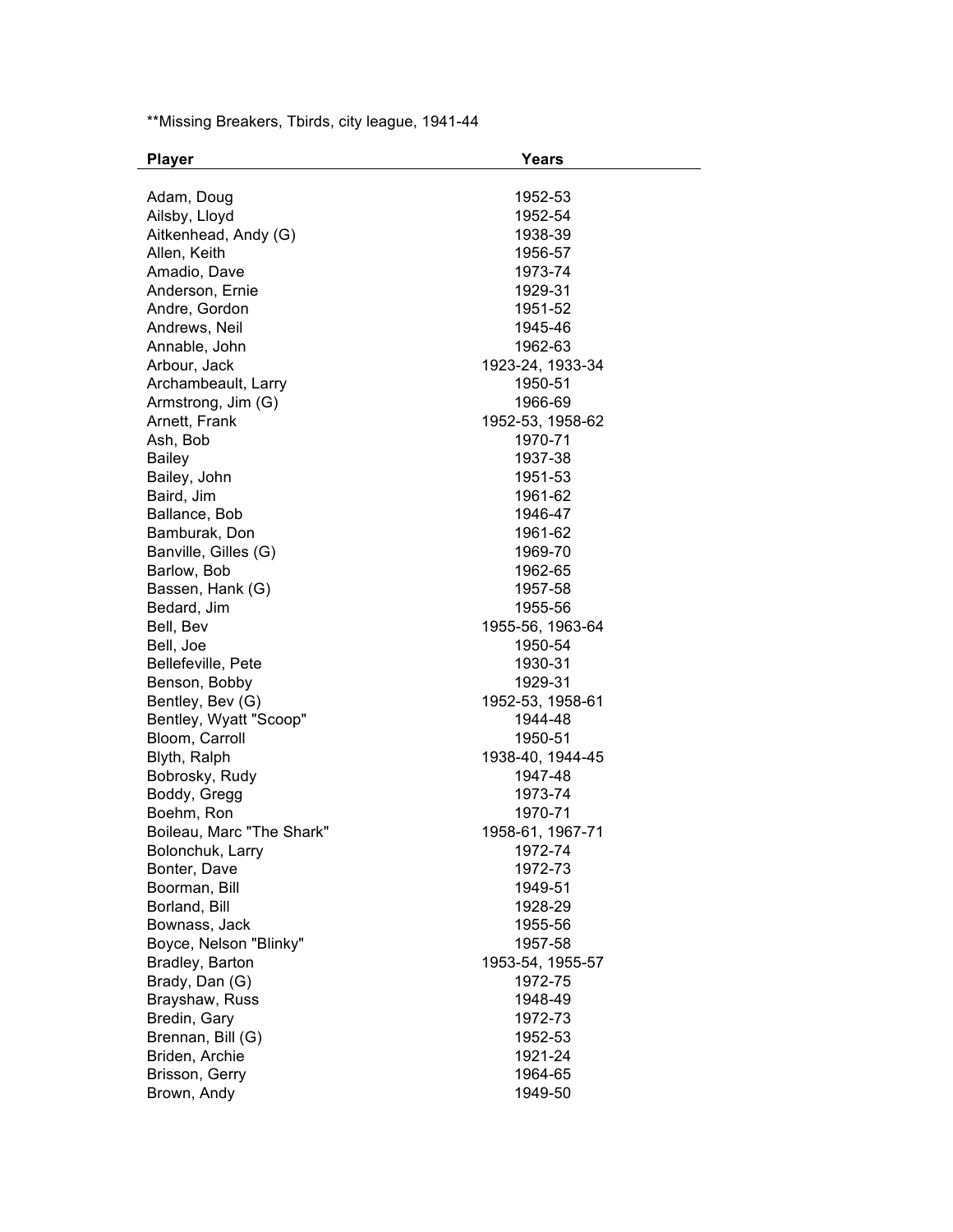| Brown, Harold           | 1944-45          |
|-------------------------|------------------|
| Brown, Wayne            | 1953-54          |
| Browne, Cecil           | 1928-30          |
| Bullock, Bruce (G)      | 1971-75          |
| Burgess, Ton            | 1963-65          |
| Burron, Herbert         | 1940-41          |
| Burton, Cummy           | 1958-59          |
| Busch, Don              | 1955-56          |
| Butler, Gary            | 1965-66          |
| Butler, Ross            | 1971-72          |
| Cahan, Larry            | 1971-72          |
| Calles                  | 1944-45          |
| Campbell, Don           | 1945-47          |
| Campbell, Ian           | 1967-68          |
| Campbell, Ken           | 1965-66          |
| Carbol, Leo             | 1929-30          |
| Carlson, Arley          | 1948-49          |
| Carpenter, Ed           | 1915-17          |
| Carruthers, Dwight      | 1967-70          |
| Carter, Billy           | 1963-65          |
| Cates, Paul             | 1967-68          |
| Ceresino, Ray           | 1951-52          |
| Chiupka, Don            | 1957-64          |
| Chiz, Don               | 1965-70          |
| Christaens, Hugh        | 1972-73          |
| Christian, Bill         | 1959-61          |
| Christian, Roger        | 1960-61          |
| Coburn, Pat             | 1955-57          |
| Collings, Ab            | 1948-49          |
| Conn, Joe               | 1951-54          |
| Connors, Bobby          | 1930-31          |
| Cook, Bob               | 1971-72          |
| Cook, Ken               | 1949-50          |
| Coombs, George "Shorty" | 1944-46          |
| Cooper, Tom             | 1950-51          |
| Cossette, Jean-Marie    | 1963-65          |
| Cotnoir, Jerry (G)      | 1948-51          |
| Coulter, Eddie          | 1940-41          |
| Courcy, Bob             | 1967-70          |
| Cowell, Jim             | 1973-74          |
| Cox, Danny              | 1937-39, 1940-41 |
| Craig, Barry            | 1955-56          |
| Creighton, Fred         | 1956-57          |
| Culham, Jim             | 1944-45          |
| Cummins, Barry          | 1971-72          |
| Cupolo, Bill            | 1949-50          |
| Currier, Bob            | 1971-72          |
| Dale, Jack              | 1969-71          |
| Daley, Frank            | 1937-41, 1944-45 |
| Daly, Daniel            | 1928-30          |
| Dartnell, Eddie         | 1945-48          |
| Davidson, Bill          | 1953-54, 1957-61 |
| Dawes, Bob              | 1950-51          |
| DeBrody, Bud            | 1971-72          |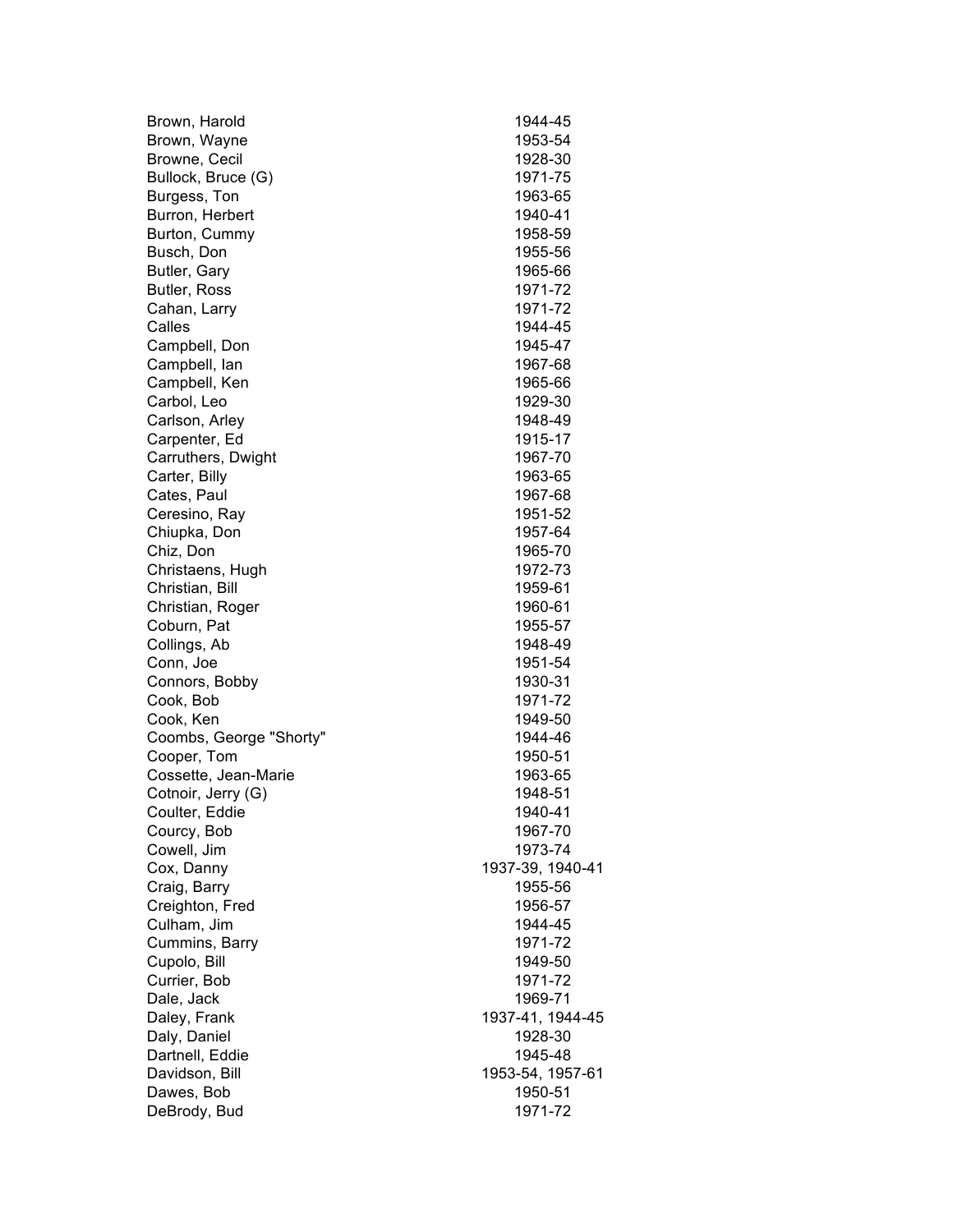Delmonte, Dutch 1951-52 DeMoissac, Emile 1974-75 Demore, Ray 1959-60 Desbiens, Pat 1950-51 Dineen, Bill 1964-70 Donaldson, Mike 1974-75 Doraty, Ken 1938-39 Dorohoy, Eddie 1955-57 Dorohoy, Walter "Ollie" 1947-48, 1955-56 Dotten, Frank 1944-47 Downey, Ed 1944-45 Downie, Dave 1936-41, 1944-45 Drainville, Robert 1946-47, 1951-52 Duffy, Maurice 1945-46, 1947-49 Dufour, Claude (G) 1963-64 Dunn, Dave 1971-73 Durham, Lloyd "Pete" 1955-56 Dyck, Ed (G) 1971-74 Dyck, Henry 1930-31, 1933-34, 1936-37 Egan, Pat 1938-39 Ehrenverth, Edgar 1960-62, 1965-66 Ellett, Bob 1971-72 Evers, Dutch 1947-49 Fairburn, Jim 1951-52 Farelli, James 1953-54 Fedun, Don 1966-68 Fennell, Joe 1948-49 Ferguson, George 1960-62 Ferns, Fred 1947-48 Field, Wilf 1937-38 Fielder, Guyle 1953-54, 1955-69 Filion, Rudy 1948-54, 1955-63 Fisher, Alvin 1923-24 Flegel, Murray 1971-72 Fletcher, Don 1962-63 Fodey, Jerry (G) 1948-49 Folco, Peter 2008 and 2009 and 2009 and 2012 and 2013-75 Foley, Gerry 2008 2009 1952-53 Fonteyne, Ron 1957-58 Fonteyne, Val 1955-59 Forgie, Tom 1949-50 Forlin, Bruno (G) 1959-60 Forsythe, Jim 1944-45 Fowler, Norman "Hec" (G) 1917-18 Foyston, Frank 1915-24 Francis, Emile "The Cat" (G) 1956-57, 1959-60 Fraser, Gord 1921-24, 1933-34 Gagne, Art 1935-36 Gauthier, Jean 1966-67 Gauthier, Paul (G) 1940-41 Gibson, Bob 1948-49 Gilhooly, Bill 1935-37 Gilhooly, Dave 1933-37, 1940-41, 1944-45 Gillow, Russ (G) 1969-71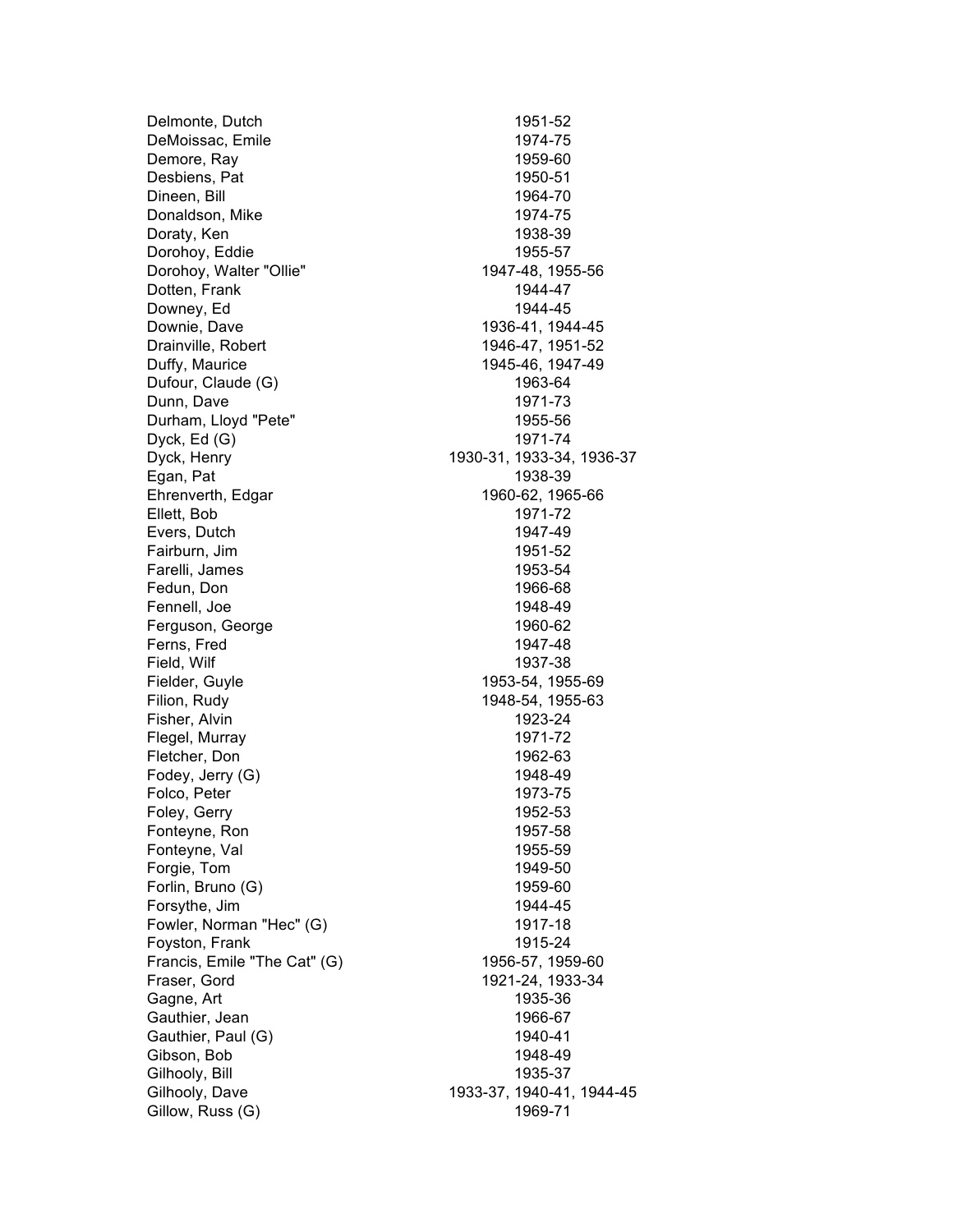| Gilmour, Bob             | 1939-40                            |
|--------------------------|------------------------------------|
| Ginnell, Pat             | 1959-60                            |
| Gloor, Danny             | 1973-75                            |
| Goegan, Fiori            | 1953-54                            |
| Goodwin, John            | 1958-59                            |
| Gould, Larry             | 1973-75                            |
| Goyer, Jerry             | 1958-60                            |
| Gray, Bob (G)            | 1964-65                            |
| Haas                     | 1915-16                            |
| Hage                     | 1944-45                            |
| Hale, Larry              | 1963-68                            |
| Haley, Len               | 1965-66                            |
| Hall, Wayne              | 1962-63                            |
| Hamilton, Don (G)        | 1956-58                            |
| Hanna, John              | 1968-72                            |
| Hardaker, Ned (G)        | 1928-29                            |
| Hardy, Joe               | 1969-70                            |
| Hargreaves, Jim          | 1972-73                            |
| Hargreaves, Ted          | 1969-70                            |
| Harper                   | 1933-34                            |
| Harris, Henry            | 1928-30                            |
| Harris, Wilfred "Smokey" | 1923-24                            |
| Hart, Art                | 1956-58                            |
| Hatoum, Ed               | 1970-71, 1972-73                   |
| Hay, Jim "Red Eye"       | 1962-64                            |
| Hayes, George            | 1948-50                            |
| Head, Don (G)            | 1967-71                            |
| Hebenton, Andy           | 1974-75                            |
| Heggedal, Howie          | 1970-71                            |
| Heiskala, Earl           | 1965-69                            |
| Heming, Gordie           | 1945-46                            |
| Hemmerling, Tony         | 1933-36                            |
| Hendrickson, Jack        | 1959-60                            |
| Hildebrand, Ike          | 1944-45                            |
| Hodge, Charlie (G)       | 1955-56                            |
| Hogarth, Harvey          | 1944-45                            |
| Holmes                   | 1940-41                            |
| Holmes, Charlie          | 1964-65, 1966-71                   |
| Holmes, Harry (G)        | 1915-17, 1918-25                   |
| Holway, Albert "Toots"   | 1936-37                            |
| Homenuke, George         | 1951-53                            |
| Homenuke, Ron            | 1972-73, 1974-75                   |
| Horeck, John             | 1948-49                            |
| Houbregs, John           | 1930-31, 1934-36, 1937-40          |
| Hughes, Howie            | 1961-62, 1966-67, 1971-72, 1974-75 |
| Hughes, Phil (G)         | 1951-52                            |
| Hunt, Les                | 1957-61, 1965-66                   |
| Hurlburt, Bob            | 1974-75                            |
| Huston, Ron              | 1969-70                            |
| Hutchinson, Marshall     | 1939-40                            |
| Hutchinson, Ron          | 1961-62, 1964-65                   |
| lannone, Nick            | 1967-68                            |
| lannone, Tom             | 1967-69                            |
| Ingram, Ron              | 1969-70                            |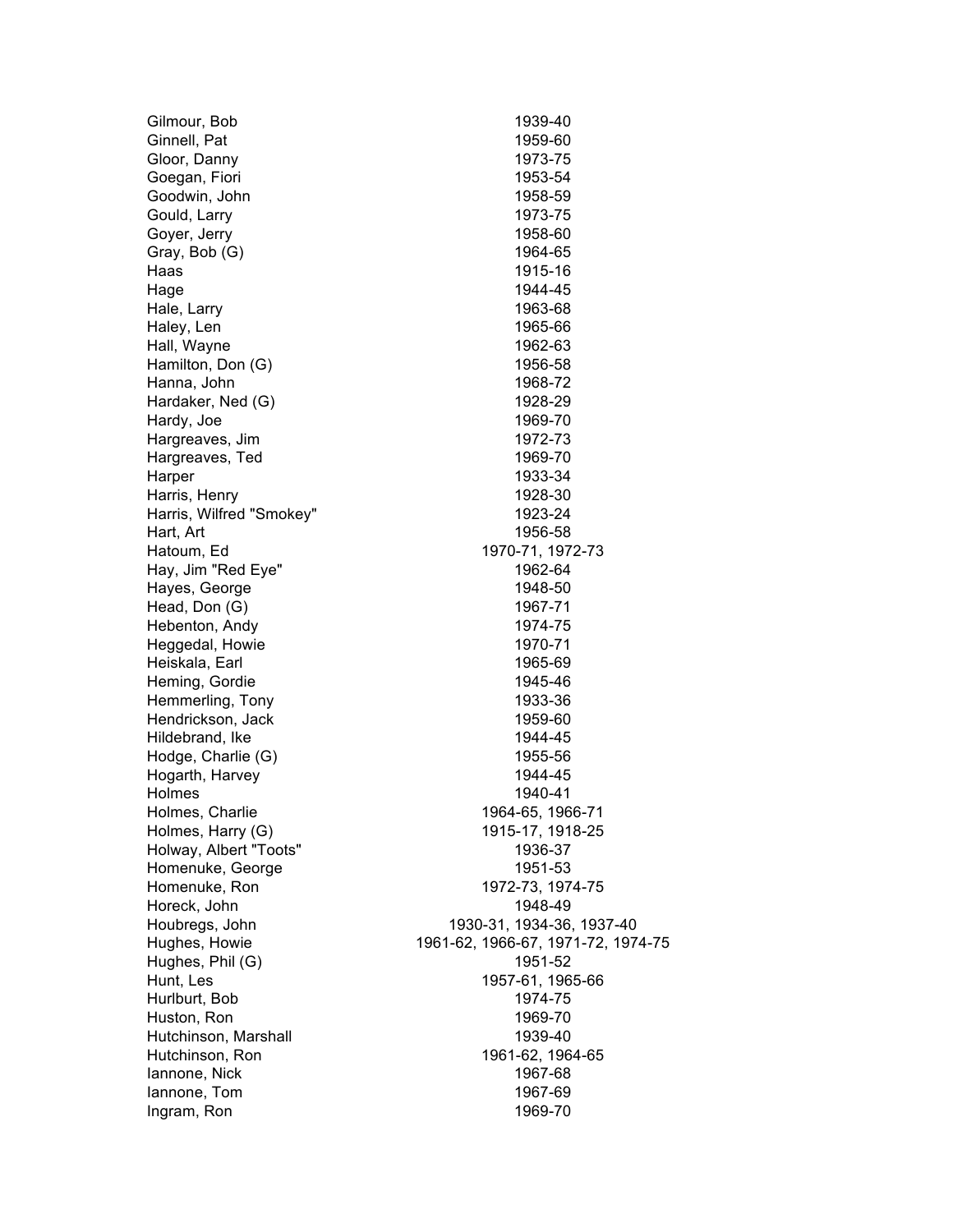| Ircandia, Len         | 1974-75          |
|-----------------------|------------------|
| Irwin, Glen           | 1971-72          |
| Ives, Bill            | 1965-66          |
| Jackson, John "Jack"  | 1951-52          |
| Jackson, Lloyd        | 1933-34          |
| Jackson, Percy        | 1944-45          |
| Jacobs, Chet          | 1936-37          |
| Javoric, Vance (G)    | 1940-41          |
| Jeffrey, Herb         | 1953-54          |
| Jenkins, Roger        | 1944-46          |
| Jerwa, Frank          | 1937-39          |
| Johanneson, Konnie    | 1928-29          |
| Johns, Joie           | 1940-41          |
| Jones, Alvin "Buck"   | 1953-54          |
| Jones, Art            | 1974-75          |
| Jones, Bob            | 1970-71          |
| Jones, Casey          | 1944-45          |
| Jones, Stan           | 1945-46          |
| Jones, Vern "Wimpy"   | 1950-51          |
| Kaiser, Vern          | 1946-47          |
| Kalapaca, Pete        | 1948-50          |
| Kannegiesser, Gordon  | 1970-71          |
| Kannegiesser, Sheldon | 1970-71          |
| Kazowski, Lou         | 1962-63          |
| Kea, Ed               | 1970-71          |
| Kell, Gerry           | 1965-66          |
| Keller, Adam          | 1965-67          |
| Kemp, Dave (G)        | 1930-31          |
| Kenny, Ernie          | 1939-40          |
| Kent, Reg             | 1969-70          |
| Kerr, Gordon          | 1946-49, 1950-51 |
| Kikulowicz, Adolph    | 1957-58          |
| Kilpatrick, Gary      | 1967-71          |
| Kinasewich, Ray       | 1956-58, 1964-65 |
| King, Conway          | 1939-40          |
| King, Frank           | 1950-51          |
| Kirk, Jack            | 1944-45          |
| Knibbs, Bill          | 1970-71          |
| Kobussen, Eldred      | 1952-53          |
| Konik, George         | 1962-63          |
| Kopak, Russ           | 1949-50          |
| Kotanen, Dick         | 1952-53          |
| Krake, Barney         | 1961-63          |
| Kubasek, Frank        | 1951-52          |
| Kuzma, Alex           | 1955-59          |
| Kwansie, Jack         | 1928-29          |
| Labossiere, Gord      | 1961-62          |
| LaFrance, Leo         | 1935-36          |
| Laidler, Bud          | 1957-58          |
| Lampman, Mike         | 1973-74          |
| Langrell, Laurie      | 1961-62          |
| LaPierre, Camille     | 1971-72          |
| Larose, Ray           | 1968-70          |
| Lavitt, Sam           | 1955-56          |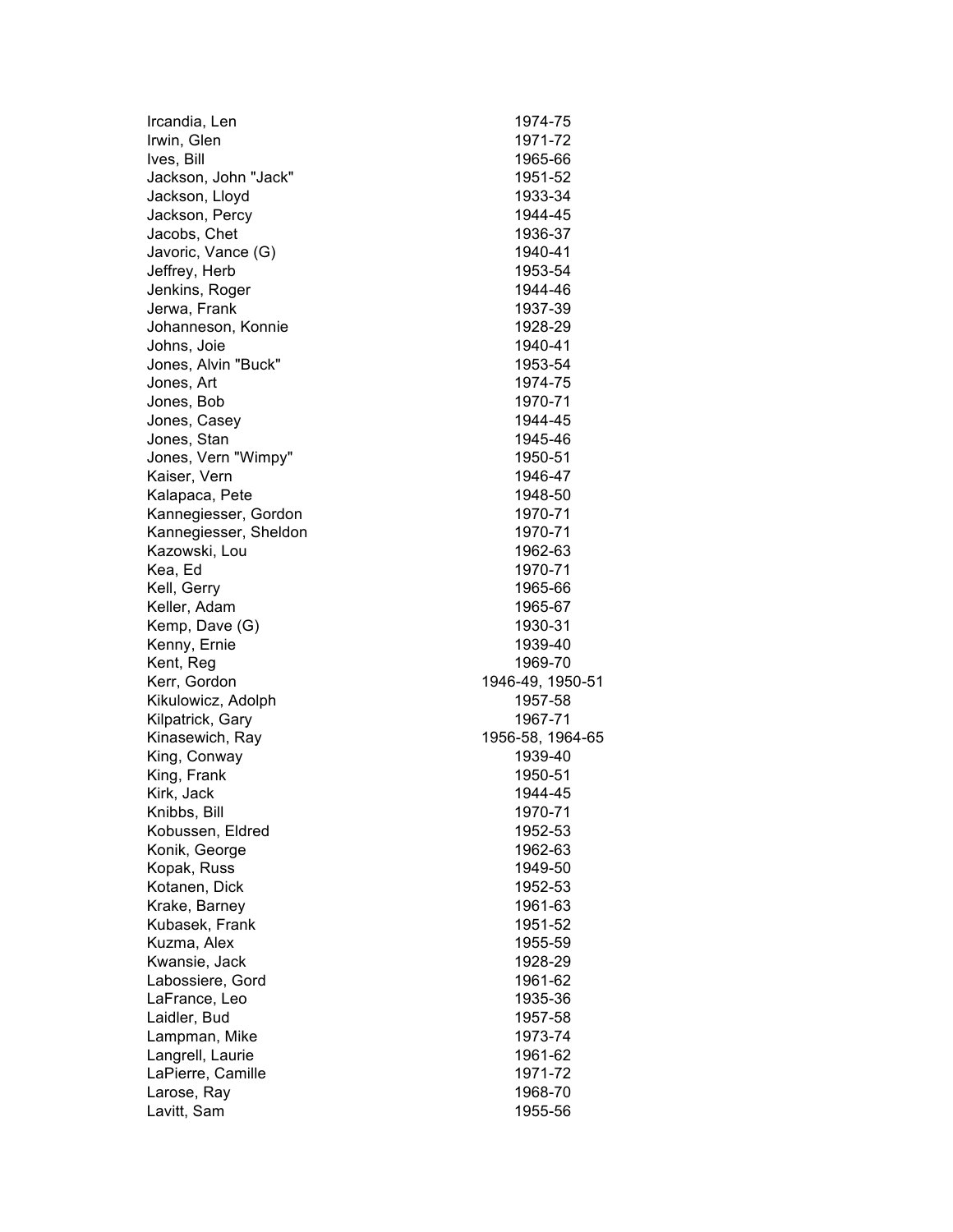Lea, Bruce 1956-57 Lebodia, Ted 1952-53 Leger, Bob 1948-49 Legge, Randy 1970-71 Lemieux, Bob 1966-67 Lenardon, Norman 1956-57 Leonard, Gerry "Grump" 1958-70 Leswick, Pete 1937-38, 1944-45, 1950-51 Levine, Samuel "Porky" (G) 1928-29 Lewis, Doug 1950-51 Lindsay, Vadis 1928-29 Little, Nelson "Freckles" (G) 1946-47, 1951-52 Loe, Rick 1969-70 Lofvendahl, Vic 1940-41, 1952-54 Lord, Paul 1940-41 Lowe, Jimmy 1944-45 Lowe, Oddie 1928-29 Lumley, John 1962-63 Lund, Larry 1965-69 Lyons, Ron "Peaches" 1935-37 Macauley, Doug 1952-54 MacFarland, Bill 1957-67 Maggio, John 1944-45 Maher, Doug 1949-50 Mailley, Owen 1960-62 Mair, Jim 1973-75 Manson, Bobby 1952-54 Manson, Hugh 1920-21 Mantha, Maurice "Moe" 1964-65 Marchant, Maurice 1947-48 Marineau, Ed 1950-51 Marquess, Mark 1953-54 Martel, Luce 1944-45 Martin, Wilf 1966-67 Martyniuk, Ray (G) 1970-71 Maxwell, Stan 1949-52 McAdam, Sammy 1934-38 McAtee, Phil (G) 1946-47, 1950-51 McBride, Roy 1945-46, 1947-48 McCallum, Dunc 1961-62 McCarthy, Tom 1922-23 McCartney, Walter 1940-41 McClelland, Craig (G) 1946-47 McClelland, Dave (G) 1972-73 McCool, Pat 1972-74 McCord, Dennis 1972-75 McDonald, Ran 1918-19 McFadzen, Al 1947-51 McFarlane, Gord 1923-24 McIntyre, Jack 2012 1949-50 McIntyre, Larry 1973-75 McIntyre, Walt 1944-45 McLeod, Jim (G) 1960-62, 1964-67 McNabb, Larry 1972-73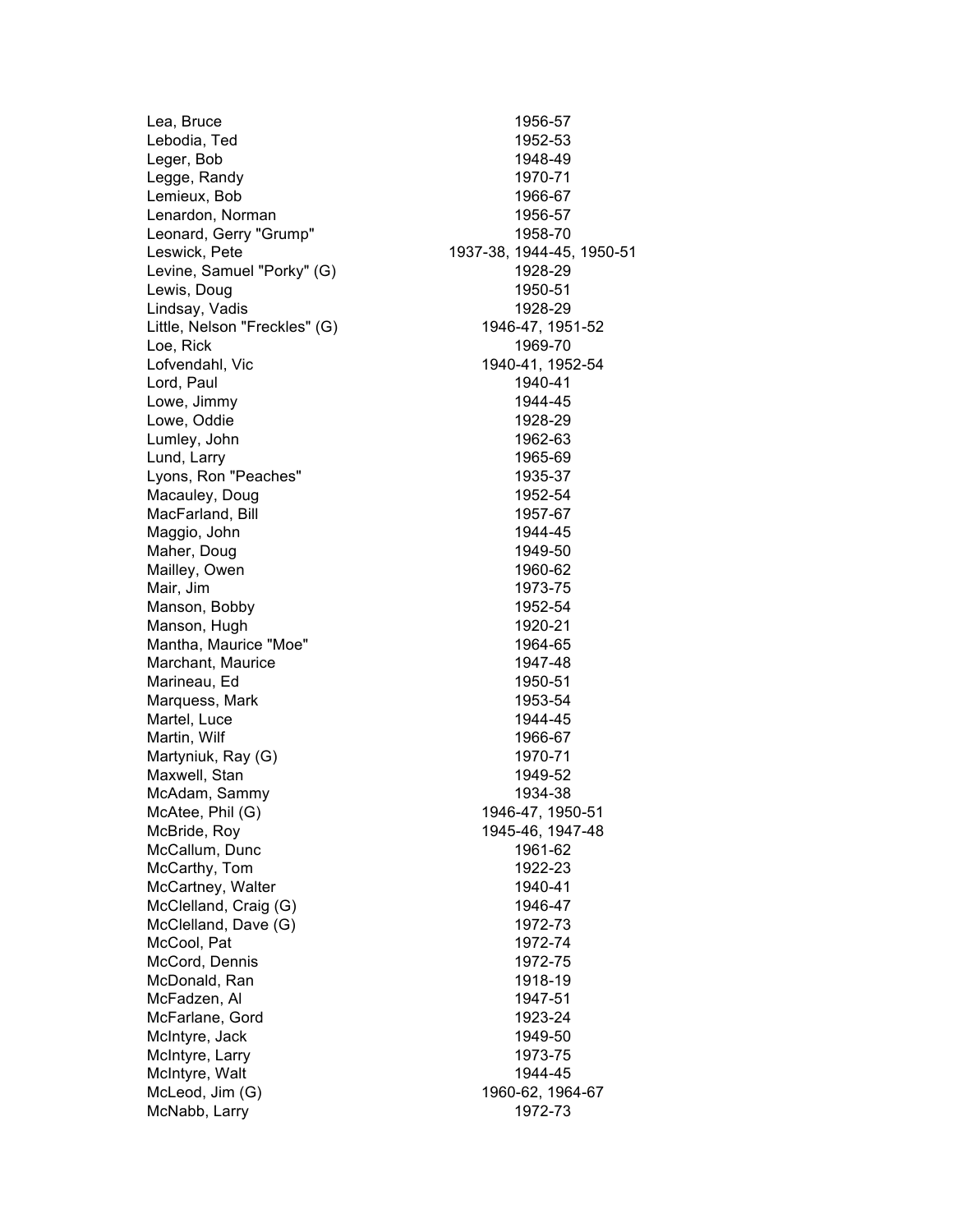| McPherson, John "Scotty"    | 1944-45          |
|-----------------------------|------------------|
| McSheffrey, Bryan           | 1972-73          |
| McVie, Tom                  | 1957-61, 1969-72 |
| Medynski, Joe               | 1948-51          |
| Meehan, Gerry               | 1969-70          |
| Meissner, Barry             | 1971-72          |
| Meissner, Dick              | 1971-72          |
| Melanchuk, Clarence "Curly" | 1956-57          |
| Messier, Doug               | 1960-61          |
| Michie, Jack                | 1968-73          |
| Milford, Dick               | 1945-47          |
| Millar, Al (G)              | 1961-63          |
| Miller, Randy               | 1971-72          |
| Milne, Frank                | 1957-58          |
| Moffatt, Ron                | 1937-40          |
| Morris, Bernie              | 1915-23          |
| Mortenson, Dick             | 1970-73          |
| Mortson, Cleland            | 1967-68          |
| Mullen, Riley "Moon"        | 1934-37          |
| Mundrick, Paul              | 1949-50          |
| Murfey, Chris               | 1974-75          |
| Murray, Ken                 | 1973-74          |
| Murray, Muzz                | 1918-21          |
| Mutcheson, Len              | 1949-50          |
| Myles, Gordy                | 1953-54          |
| Nadeu, Lorne                | 1952-54          |
| Neilson, Bill               | 1944-45          |
| Newman, John                | 1936-37          |
| Nichols, Sibby              | 1919-20          |
| Nixon, Jack "Danny"         | 1950-51          |
| Noble, Charles (G)          | 1956-57          |
| Norris, Jack (G)            | 1971-72          |
| O'Bodiac, Stan              | 1946-47          |
| Oliver, Paul                | 1953-54          |
| Olson, Denis                | 1957-58          |
| O'Neil, Paul                | 1973-75          |
| O'Reilly, Jack              | 1946-47          |
| Overand, Earl               | 1928-29          |
| Palanio, Larry              | 1973-74          |
| Palm, Lude                  | 1944-45          |
| Panagabko, Eddie            | 1953-54          |
| Paradise, Bob               | 1971-72          |
| Paradise, Dick              | 1970-71          |
| Parenteau, Dave             | 1966-67          |
| Pargeter, George            | 1952-53          |
| Paterson, Jim               | 1966-67          |
| Patrick, Lester             | 1917-18          |
| Paul, Bob                   | 1948-49          |
| Pelletier, Marcel (G)       | 1953-54, 1956-58 |
| Penner, Jerry               | 1953-54, 1955-56 |
| Perry, Brian                | 1970-71          |
| Peters, Jim                 | 1971-72          |
| Picard, Noel                | 1966-67          |
| Pickell, Ron (G)            | 1947-48, 1949-50 |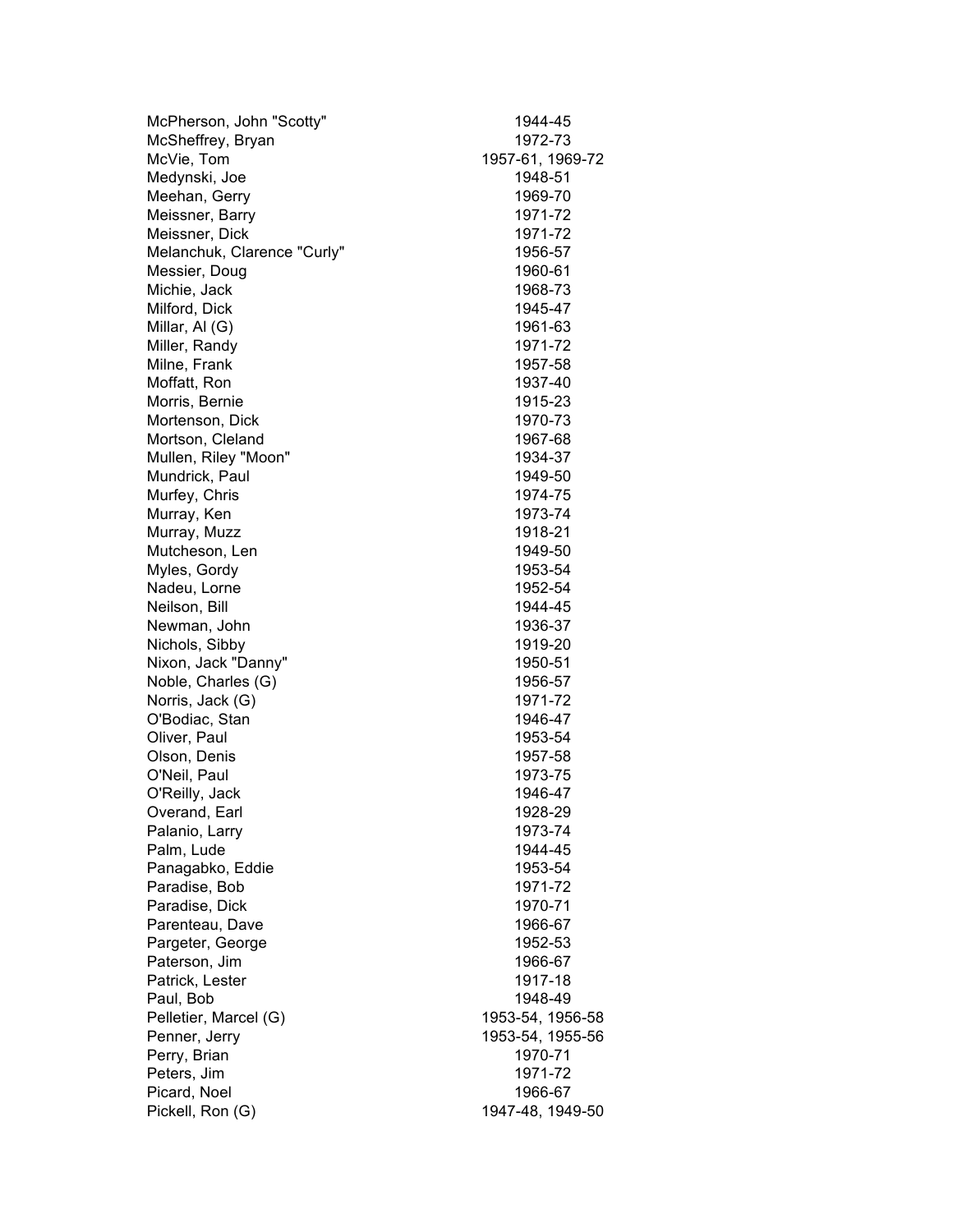| Pidsodny, Pete           | 1949-50                   |
|--------------------------|---------------------------|
| Pinke, Leonard (G)       | 1939-40                   |
| Powers, Jim "Jumbo"      | 1958-60, 1962-67, 1968-70 |
| Powis, Geoff             | 1972-73                   |
| Powley, Ray              | 1933-34                   |
| Prediger, Ivan           | 1961-63                   |
| Pridham, Norm            | 1928-29                   |
| Prokop, Whitey           | 1948-49                   |
| Proudlock, Cameron       | 1934-37                   |
| Purinton, Cal            | 1965-66                   |
| Pusie, Jean              | 1940-41                   |
| Quinn, Pat               | 1966-67                   |
| Ravlich, Matt            | 1971-72                   |
| Raymer, Paul             | 1972-73                   |
| Reilly, Tom              | 1971-73                   |
| Reinikka, Ollie          | 1928-30                   |
| Repka, Lionel            | 1956-58                   |
| Richardson, Billy        | 1951-52                   |
| Richardson, Dave         | 1960-61                   |
| Rickey, Roy              | 1915-23                   |
| Riley, Jack              | 1929-30                   |
| Riley, Jim               | 1916-18, 1919-24          |
| Rimstad, Dave            | 1958-59                   |
| Ripley, Vic              | 1939-40                   |
| Ritchie, Oliver          | 1949-50                   |
| Ritson, Alex             | 1949-51                   |
| Rittinger, Al            | 1946-47                   |
| Rizzuto, Garth           | 1971-72                   |
| Roberts, Gord            | 1917-18                   |
| Robertson, Joe           | 1971-72                   |
| Robinson, Doug           | 1971-72                   |
| Robinson, William "Bill" | 1945-48, 1955-56          |
| Rodgers, Ken             | 1968-69                   |
| Rollins, Al (G)          | 1944-46                   |
| Roselle, Bob             | 1972-74                   |
| Ross, Ray                | 1951-52                   |
| Rouse, Cy                | 1947-48                   |
| Rowe, Bobby              | 1915-24                   |
| Rycroft, Al              | 1971-72                   |
| Sabourin, Bob            | 1962-65                   |
| Salmond, Bob             | 1944-45                   |
| Samanski, Walter         | 1951-52                   |
| Savage, Tony             | 1929-31                   |
| Schiller, Tom            | 1971-72                   |
| Schmautz, Bobby          | 1969-71                   |
| Schmidt, Joe "Otto"      | 1945-46                   |
| Schmidt, Willie          | 1948-50                   |
| Schumann, A.             | 1945-46                   |
| Scott, Chubby            | 1937-38                   |
| Sedlbauer, Ron           | 1974-75                   |
| Seguin, Danny            | 1972-75                   |
| Senick, George           | 1948-51, 1956-57          |
| Sheard, Paul             | 1973-75                   |
| Sheppard, John           | 1934-36                   |
|                          |                           |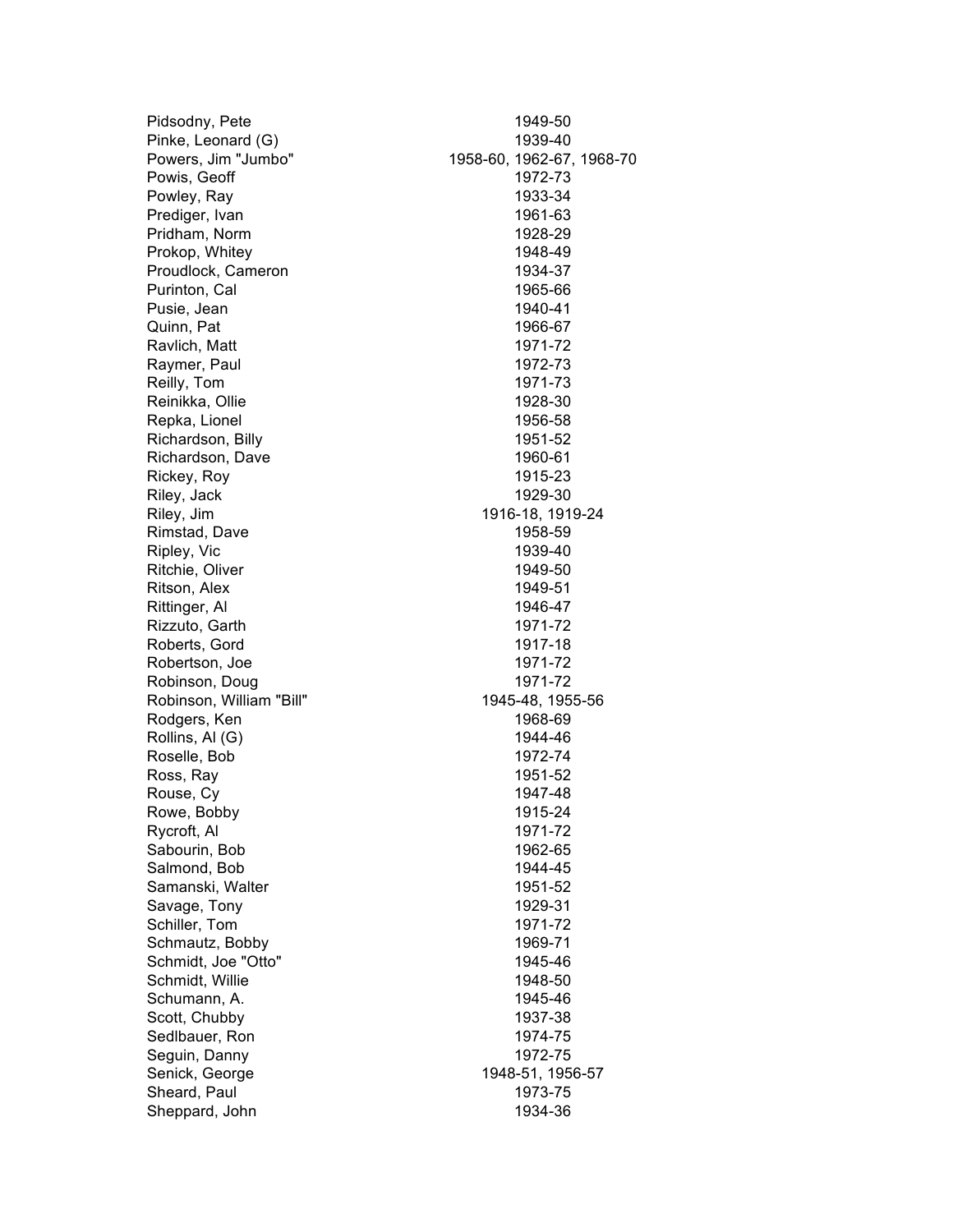| Shero, Fred            | 1951-52          |
|------------------------|------------------|
| Shill, Bill            | 1948-49          |
| Shmyr, John            | 1971-72          |
| Shooter, George        | 1944-45          |
| Silvestri, Larry       | 1951-52          |
| Simpson, Ken           | 1949-51          |
| Sinclair, Gordie       | 1955-66          |
| Slater, Terry          | 1962-64          |
| Smith, Biff            | 1944-45          |
| Smith, Harry           | 1956-57          |
| Smith, Ralph           | 1935-36          |
| Sneddon, Bob (G)       | 1971-72          |
| Snepsts, Harold        | 1974-75          |
| Snider, W.             | 1945-46          |
| Sobchuk, Gene          | 1973-74          |
| Speck, Fred            | 1971-72          |
| Sprout, Danny          | 1950-54          |
| Spruce, Andy           | 1974-75          |
| St. Pierre, Gilles     | 1950-51          |
| Stachouse, Ron         | 1969-70          |
| Stankiewicz, Eddie     | 1959-61          |
| Stanton, Ken           | 1945-46          |
| Stearns, Cal           | 1949-50, 1951-53 |
| Steeves, Tim           | 1972-73          |
| Stefaniw, Wally        | 1950-51          |
| Stevens, Phil          | 1923-24          |
| Stevenson, Doug (G)    | 1952-54          |
| Stewart, Ralph         | 1971-72          |
| Stone, Steve           | 1973-74          |
| Stratton, Art          | 1968-72          |
| Strongman, Bernie      | 1944-45          |
| Stuart, Bill "Red"     | 1930-31          |
| Sullivan, Frank        | 1944-45          |
| Surmay, George (G)     | 1970-71          |
| Sutherland, Hugh       | 1947-48          |
| Sutherland, Ron "Max"  | 1928-31          |
| Sutherland, Stan       | 1947-48          |
| Swales, Frank          | 1946-47          |
| Sweaney, Dale          | 1953-54          |
| Szturm, Max            | 1956-57          |
| Tabor, Hal             | 1933-41, 1944-45 |
| Taillefer, Pete        | 1948-52          |
| Tambellini, Adolph     | 1962-63          |
| Tansley, Gordon        | 1960-61          |
| Taylor, Bob            | 1965-67          |
| Taylor, Bob (G)        | 1969-70          |
| Therrien, Jean         | 1962-63          |
| Thomson, Bill          | 1948-49          |
| Thornycroft, Lorne (G) | 1962-63          |
| Thorpe, Bobby          | 1948-49, 1950-51 |
| Tibbs, Bill (G)        | 1958-59          |
| Tilson, William "Red"  | 1945-48          |
| Tkachuk, Pete          | 1950-51          |
| Tobin, Charlie         | 1919-21          |